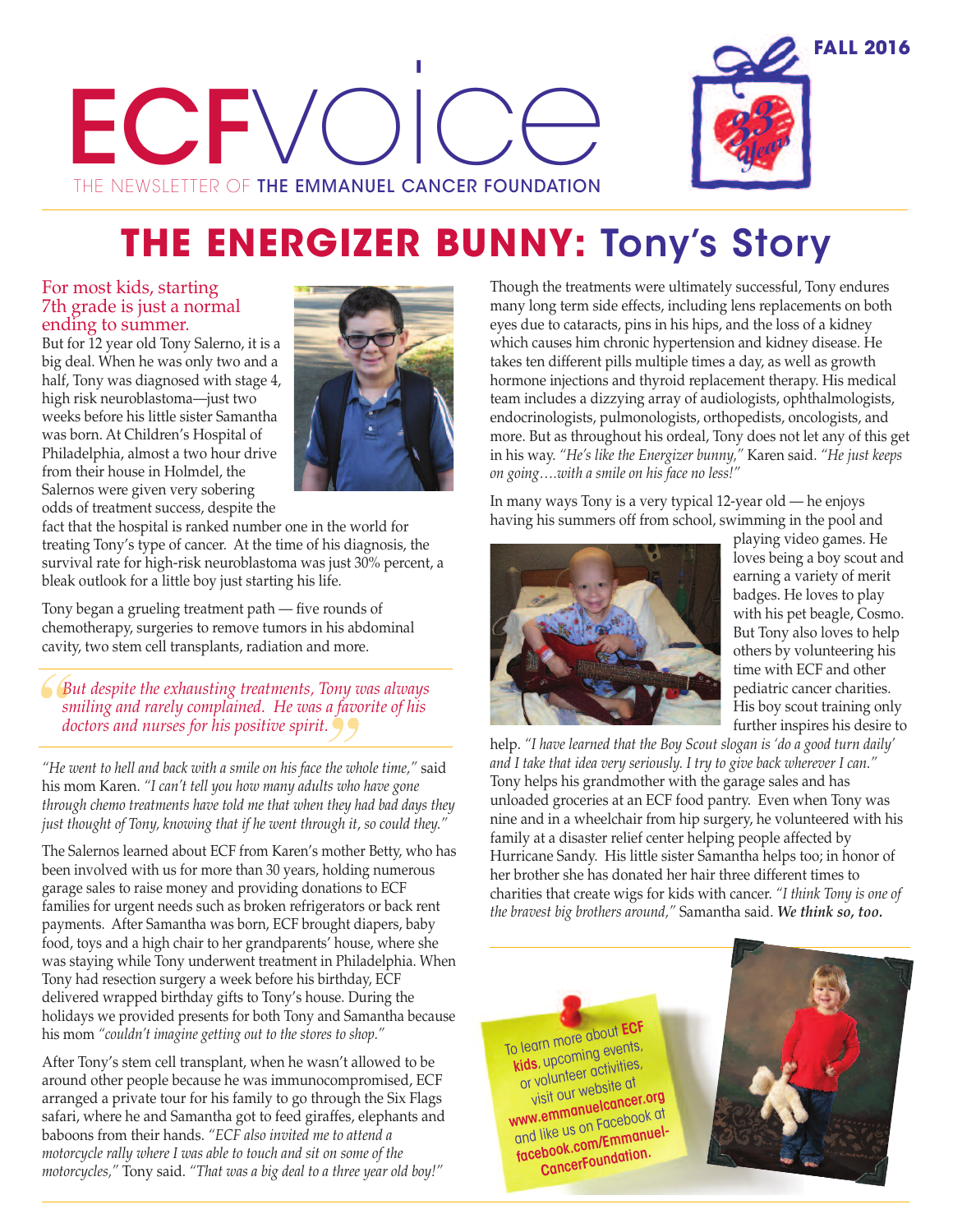### **r e f l e c t i o n s** FROM THE EXECUTIVE DIRECTOR



# IMPACT:

To have a strong effect on someone or something.

*synonyms: affect, influence, have an effect on, make an impression on.*

In this particular newsletter, I seem to have found a familiar thread that weaves in and out of the entire edition. There are so many sections — just about all of them — that talk about some kind of impact ECF has had...on the lives of families, staff members, volunteers and friends.

If you didn't notice, we spent a lot of time thinking of a new name and a new look for this newsletter. Something that represents the impact we want to express, and something that would have more of an impact on you, the reader.

When I took the position of Regional Director at ECF, over 24 years ago, I was immediately impacted by the stories of the families. The desperation of the diagnosis, the battle through the journey, the joy of remission, and the sorrow of loss. It is quite overwhelming. And that is from the perspective of an outsider, someone not faced with the diagnosis.

When I took on the position of Executive Director last year, I was even more immediately overcome with the weight of the responsibility. Families depend on ECF. They need ECF, and we have an obligation to do whatever it is within our abilities to help make life more manageable any way we can. Our staff and volunteers are among the most kind, caring, benevolent people I have ever had the pleasure of knowing.

I hope as you read this edition, you will think about what way you want to give back. *What is your story? What is the impact you want to make in this life?* We at ECF are so grateful for the impact you have already made through your generous support, which is what allows *us* to make the impact we do on so many families.

Joann

**JOANN PASSANTINO**



### **t o y o u** FROM THE DEVELOPMENT & COMMUNICATIONS OFFICE

*We make a living by what we get, but we make a life by what we give.*



Winston Churchill apparently said this, and it is why I go to work every day, here at ECF, where I have been the Development and Communications Manager since March.

When I was growing up in New York City, I longed for years to be a veterinarian, because I wanted to help animals. Unfortunately, my aptitude in science proved insufficient to pass even Bio 101 in college, so because I also loved to read, I decided to be an english major and emerged after four years wanting to make a career of writing. But I never lost that desire to help, to "make a life by what we give." Writing grants and fundraising for non-profit organizations turned out to be that life. I'm not the one finding housing for the homeless, teaching job skills to prisoners, or digging wells to provide clean drinking water in a third world country. But nonprofits cannot do such essential hands-on work without the funds to pay the social workers, or purchase the supplies, or help pay the rent for a family about to be evicted because they have spent all their resources on uncovered medical treatments for their child who has cancer.

I have two children, ages 8 and 11, a boy and a girl, blessedly healthy. I am eternally grateful for that, and that gratitude fuels my desire to make a difference for the children helped by ECF, who for whatever errant twist of fate do not have the blessing of health. I, and all of us at ECF, are eternally grateful **for your support**, which is the very thing that allows us to make the day-to-day cancer journey of our cover boy Tony — who went from a 2-year old with no hair and tubes coming out of his arms to the confident and already accomplished 12-year old he is today — less arduous for him and his family. That is what ECF was created to do 33 years ago by a family whose lives were turned upside down by their own son's cancer battle and who wanted to give back to other families experiencing the same pain.

I will end with another quote, this time by Margaret Mead: *"Never doubt that a small group of thoughtful committed citizens can change the world. Indeed, it is the only thing that ever has."* You — ECF supporters, volunteers, staff and board — are part of that group, and I am honored to be part of it too.

**VICTORIA ARONOFF**

We would like to thank all of our donors for "making a life by what [you] give," including the following foundations, corporations, and organizations which provided recent grant support:

*Margaret and Peter Chang Foundation* <sup>u</sup> *Independent Order of Odd Fellows of NJ* <sup>u</sup> *JENNJOE Fund of the Community Foundation of NJ* <sup>u</sup> *RevHealth Provident Bank Foundation* • Robert *and Joan Dircks Foundation* • PNC *Financial Services Group*  $\bullet$  *Monmouth Medical Center*  $\bullet$  *Builders' General Supply Company* • Party With Purpose • Hyde and Watson Foundation • The Westfield *Service League* u *The E.J. Grassmann Trust* u *Westfield Rotary Club Foundation, Inc. ◆ St. Mark's Holy Name Society ◆ Meta C. Mergott Foundation ◆ Our Lady of Mt. Carmel Parish* u *Abundant Life Reformed Church* u *Benjamin Moore & Co. Innovation Data Processing* u *Skanska Koch, Inc.* u *Merrick Family Foundation*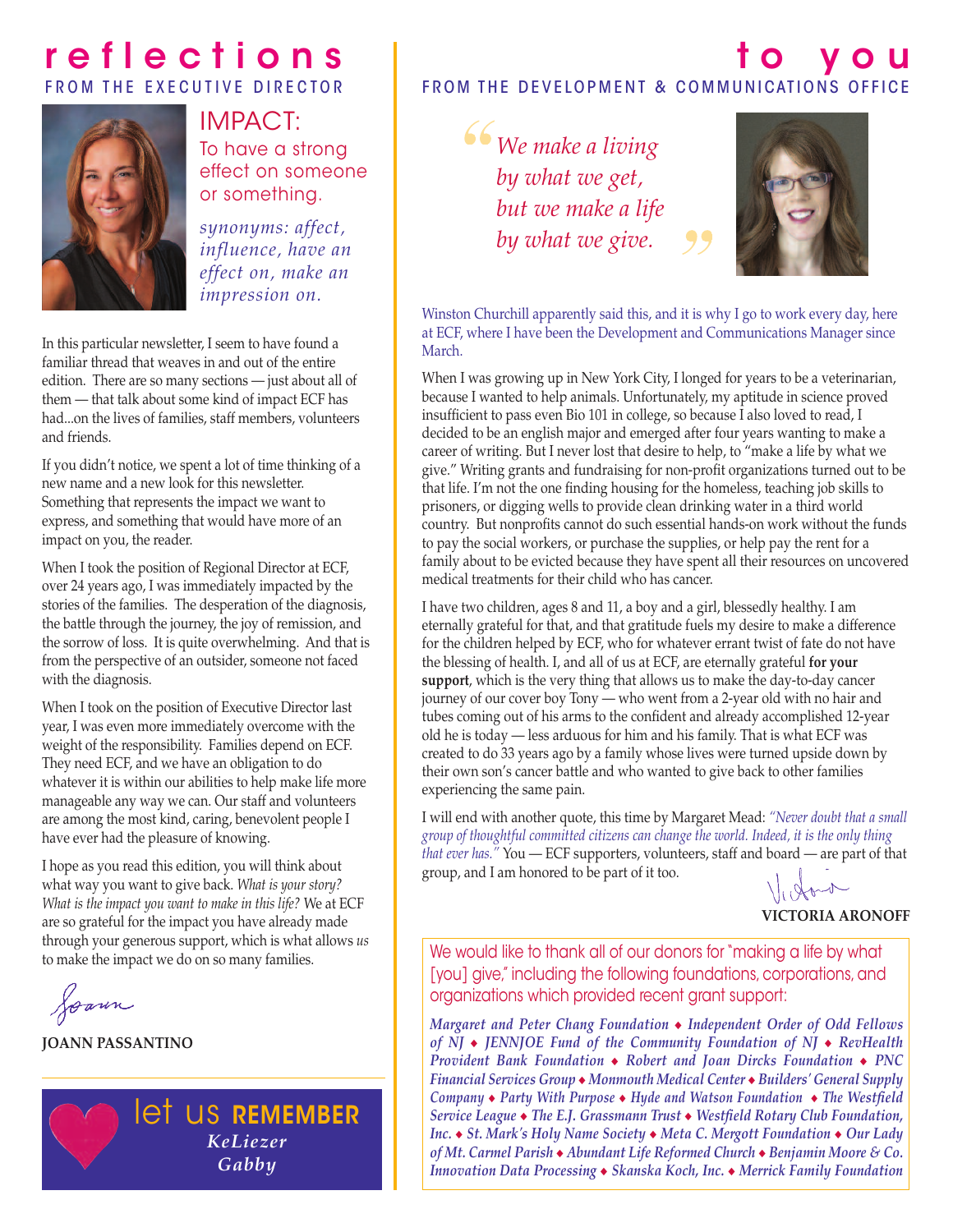

### **EFC KID GRADUATES FROM COLLEGE— With Honors**

*There were many times that I fell down, but I have been very lucky to have had friends to help me back up every time. The Emmanuel Cancer Foundation is one of those friends, and throughout my struggles and difficulties they have helped not only me, but my family as well.*

Since Chris Nolze was diagnosed at age 12 with brain cancer and hydrocephalus, he has endured more than most people can bear. Over the 9 years of his cancer ordeal, Chris faced 21 surgeries, a brain hemorrhage, intractable hiccups, two bouts of painful trigeminal neuralgia, and other continuing health struggles. Despite this, Chris's mother says he *"doesn't do anything small and takes advantage of every day."* Recently, Chris graduated from Ocean County College with an Associate's degree in Science with Honors, Alpha Beta Gamma, Phi Theta Kappa Honors Society. He also received the Ocean County College Board of Trustees award, and this fall started continuing his studies at Kean College.

Throughout his battle with cancer Chris has been a role model to his Toms River family and everyone around him. His mom says these are the principles on which he bases his life: **Never give up. Always believe in yourself. Fight for what you believe in. Stay strong. And don't lose hope no matter what life brings you.** *ECF is so proud of Chris!*

### **voices FROM THE REGIONAL CENTERS**

#### **CENTRAL** RegIon



Since my nine-year anniversary in May, I have been reflecting on my time spent working at ECF. When I took this job, my main goal was to give back to others, and this position has given me the opportunity to do just that. Little did I realize that I would be getting so much more in return. The children are amazing. Their spirit inspires me every day. I smile when I think of them and when I see their faces light up with happiness when they receive holiday gifts or birthday bags from ECF. At holiday parties,

you can actually see the twinkle in their eyes as they meet Santa Claus or make a holiday craft for their mom or dad. One family recently was so very happy to receive assistance from us in paying their mortgage and purchasing badly needed mattress covers and pads — it made my day but, most importantly, theirs too. They have taught me to live one day at a time and have brightened my life in ways I never would have expected. They are in my heart and will be there forever, and I am truly thankful for that.  $\mathcal{L}$  – Barbara Kopel

#### **EASTERN** RegIon



I began my journey at ECF thinking how wonderful it would be to help these amazing children and their families. Little did I know how much they would inspire me and how grateful I would be to know them. One memory I will carry with me forever is meeting the Manheimer family, whose story touched me deeply. I was working for ECF just under a month when I received a phone call from their mom Toni. One of her three daughters, Megan, was diagnosed with a brain tumor and she needed our help. Monthly food deliveries began, holiday meals and gifts were

provided, and birthday bags were given to each child. At the holiday party, each of them hugged and thanked me. The three sisters gave me drawings they colored, which I still have hanging in my office to remind me of that day. Each and every one of ECF's families has a special story and their strength and courage is inspirational. I feel so very blessed and grateful to be a part of this amazing ECF team. - Rose Contreras

#### **NORTHERN** RegIon



I am coming up on my one year anniversary as the Northern Regional Director. I could not have anticipated the profound effect ECF has had on me and our ECF families. I have witnessed many moving moments, from volunteers giving their time to deliver groceries and assist with food drives, to holding pasta dinner fundraisers and making holiday gift baskets. Kids get involved too — the 14 year old daughter of an ECF board member launched a business with her friend selling cookies and cupcakes with 100% of profits going to ECF (they've so far raised \$1,000!) A 15 year

old girl recently designed her own beautiful note cards with the proceeds going to ECF. It is thanks to all these acts of kindness and generosity — and to our dedicated supporters — that we are able to truly help our families in so many ways. I look forward to another year of making a tremendous impact on ECF families in the Northern region. — *Patricia Brussel* 

#### **SOUTHERN** RegIon



While I have been busy welcoming new families and continuing to help those who have been with us for many years, I am profoundly touched by families such as Jason's, who live in Woodlynne, NJ. When Jason was diagnosed with Leukemia five years ago, his family was devastated emotionally and financially. ECF has been helping them get through their ordeal — their caseworker used the ECF emergency fund to help pay their utility bills and other necessary expenses. This past December, their

microwave broke and with a family of five children, they used this handy appliance quite often! Thanks to the generosity of the Independent Order of Oddfellows, we were able to provide the family with a brand new microwave. Then, after a recent visit by their caseworker, it was determined that four of the children were in desperate need of new mattresses. With the help of generous donors and the kindness of a wholesale mattress company in Cherry Hill, we were able to supply all of the children with new, safe, clean mattresses! I've enjoyed getting to know families like Jason's and helping with anything they need, whether big or small, and I am looking forward to the holiday season and getting everyone's wishes fulfilled! — Melanie Giblin